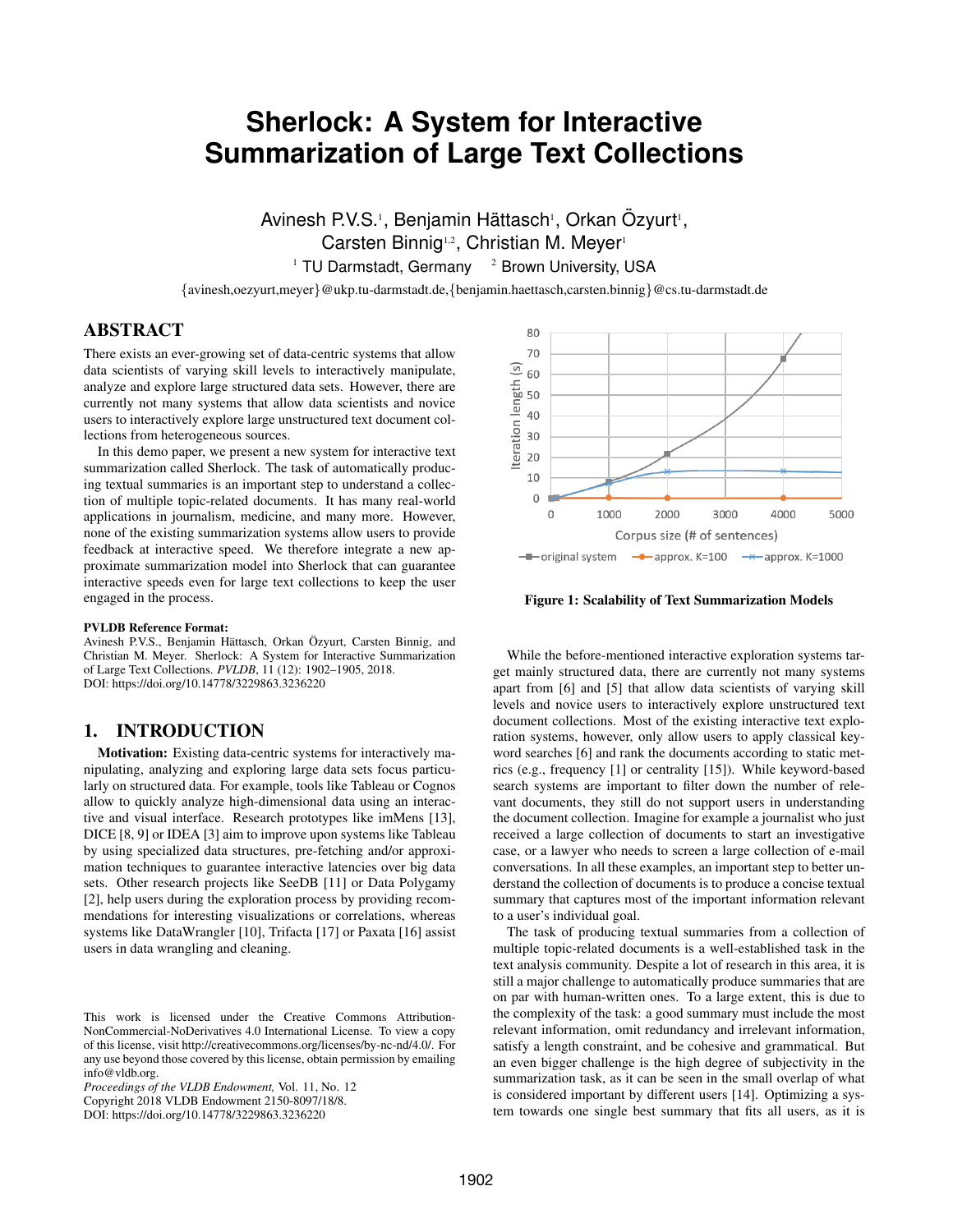#### Topic: ADD/ADHD diganosis and treatment

Ouery: Describe ADD/ADHD. How is it diagnosed? What kind of treatments are there? Discuss the controversies surrounding its treatment

| Please read the summary and give feedback highlighting important and unimportant concepts. You can<br>add highlights by selecting parts of the text and choosing the corresponding category in the popup.                   |                                                                                                                                           | Submit                         |                                                      |
|-----------------------------------------------------------------------------------------------------------------------------------------------------------------------------------------------------------------------------|-------------------------------------------------------------------------------------------------------------------------------------------|--------------------------------|------------------------------------------------------|
| Summary #0                                                                                                                                                                                                                  |                                                                                                                                           | 3 and                          | $\overline{\mathcal{O}}$                             |
| I wouldn't be able to concentrate.                                                                                                                                                                                          |                                                                                                                                           | 3.8 million                    | $\overline{\sigma}$                                  |
| Story Filed By Cox Newspapers.                                                                                                                                                                                              |                                                                                                                                           | 6 percent                      | $\circ$                                              |
| For Use By Clients of the New York Times News Service.                                                                                                                                                                      |                                                                                                                                           | a short                        | $\circ$                                              |
| It has been used largely for children who don't respond to<br>methylphenidate.                                                                                                                                              |                                                                                                                                           | and $6$                        | $Q_{\alpha}$                                         |
| The study, led by Peter S. Jensen, a child and adolescent psychiatrist from<br>the National Institute of Mental Health, found that fewer than one in eight<br>children with ADHD were prescribed the stimulant medications. |                                                                                                                                           | and impuls<br>be abl           | $Q$ $\sigma$<br>$\overline{a}$<br>Δ                  |
|                                                                                                                                                                                                                             | Moreover, the diagnosis of ADHD is base d on behavioral studies and can<br>involve often-subjective judgements on the part of therapists. | children take<br>is character. | $\circ$<br>$\circ$ <sub>o</sub>                      |
|                                                                                                                                                                                                                             | NORFOLK, Va. (AP)- Doctors may be overdiagnosing some groups of children                                                                  |                                | $\circ$ <sub>o</sub>                                 |
| with attention deficit-hyperactivity disorder and overprescribing drugs to<br>treat the condition, according to a new study published Wednesday.                                                                            |                                                                                                                                           | million school                 | Q                                                    |
| Between 3 and 6 percent of American school-age children suffer from a                                                                                                                                                       |                                                                                                                                           | n't be                         | $\overline{a}$<br>Δ                                  |
| condition called attention deficit hyperactivity disorder, or ADHD.                                                                                                                                                         |                                                                                                                                           | n't respond                    | $Q_{\alpha}$                                         |
| The results, said the researchers, show that Ritalin acts on the serotonin<br>levels in the brain by restoring a proper balance between serotonin and other<br>natural brain chemicals.                                     |                                                                                                                                           | on behavior<br>one in          | $\overline{\mathcal{O}}$<br>$\overline{\mathcal{Q}}$ |
| According to a recent report from the American Academy of Pediatrics, as                                                                                                                                                    |                                                                                                                                           | percent of                     | $\overline{\mathcal{O}}$                             |
| many as 3.8 million school children, mostly boys, have ADHD.                                                                                                                                                                |                                                                                                                                           | psychiatrist from              | $Q_{\sigma}$                                         |
| The disorder is characterized by a short attention span, jumpiness and<br>impulsive behavior.                                                                                                                               |                                                                                                                                           | respond to                     | $Q$ $\sigma$                                         |
| Additionally, at least a million children take Ritalin and the use of the drug                                                                                                                                              |                                                                                                                                           | school children.               | $Q$ $\sigma$                                         |
| has risen many times more during the past few years.                                                                                                                                                                        |                                                                                                                                           | short attent                   | $0\sigma$                                            |
| The academy began developing them three years ago, said Dr. Martin Stein,<br>co-author and a pediatrics professor at the University of California at San<br>Diego.<br>$-$ iteration #0                                      |                                                                                                                                           | the stimul                     | $\mathbf{Q}$ $\boldsymbol{\sigma}$                   |
|                                                                                                                                                                                                                             |                                                                                                                                           | to concentr                    | $\circ$ $\circ$                                      |
|                                                                                                                                                                                                                             |                                                                                                                                           | to methylphenid                | $Q$ $\sigma$                                         |
| Legend:                                                                                                                                                                                                                     |                                                                                                                                           | were prescrib                  | $Q_{\sigma}$                                         |
| Item                                                                                                                                                                                                                        | <b>Meaning</b>                                                                                                                            |                                |                                                      |
| Lorem ipsum dolor amet                                                                                                                                                                                                      | Text marked as good/valuable information                                                                                                  |                                |                                                      |
| Lorem ipsum dolor amet                                                                                                                                                                                                      | Text marked as <i>bad/irrelevant</i> information                                                                                          |                                |                                                      |
| Normal text                                                                                                                                                                                                                 | Sentence appears for the first time.                                                                                                      |                                |                                                      |
| <b>Light text</b>                                                                                                                                                                                                           | Sentence appeared in a previous summary.                                                                                                  |                                |                                                      |

<span id="page-1-0"></span>Figure 2: A Screenshot of Sherlock

assumed by current state-of-the-art systems, is highly impractical and diminishes the usefulness of a system for real-world use cases.

Contributions: To this end, in a recent research paper [\[14\]](#page-3-13) we have suggested an interactive concept-based model to assist users in creating a personalized summary based on their feedback. While we could show that user feedback significantly improves the quality of the summary, each iteration in our model can take from several seconds for small document collections to hours for larger collections with thousands of sentences as shown in Figure [1.](#page-0-0) However, one of the most important aspects is to keep users involved in the exploration process. In fact, a recent study [\[12\]](#page-3-14) has shown that even small delays (more than 500 ms) significantly decrease a user's activity level, dataset coverage, and insight discovery rate.

In this demo paper, we build on our own prior work [\[14\]](#page-3-13) and integrate the interactive summarization model into a new system with an interactive user interface called Sherlock. A screenshot of the web-based user interface of our system can be seen in Figure [2.](#page-1-0) Using our system, in every interaction loop the system suggests a potential summary and the user can accept or reject individual concepts (e.g., entities) shown as green or red in the suggested summary. The feedback is then used to refine the summary for the next iteration. In order to get a better overview of how the system works, we recommend the readers to watch the demo video $<sup>1</sup>$  $<sup>1</sup>$  $<sup>1</sup>$ .</sup>

In order to provide interactive response times, the backend of Sherlock implements a novel approximate version of our interactive summarization model. The main idea is similar to samplebased approximate query processing in databases: Instead of look-



<span id="page-1-2"></span>Figure 3: Sherlock System Overview

ing at the complete document collection in every iteration, we only consider a sample from the documents per iteration to compute the summary in a given time threshold (e.g., 500 ms). We therefore developed a new sampling strategy to select a smaller set of "promising" sentences from all input documents. As we show in Figure [3,](#page-1-2) that way our approximate summarization model can provide interactive latency for each interaction loop independent of the size of the text collection that is being summarized.

Outline: The remainder of the demo paper is structured as follows: In Section [2](#page-1-3) we give an architectural overview of our system and describe the high-level idea of the interactive summarization procedure. We then discuss the details of the existing interactive summarization model and our new extensions to support approximate summaries in Section [3.](#page-2-0) Afterwards, we discuss the demo scenario that shows how users can interact with our system to produce text summaries interactively for document collections of different sizes.

### <span id="page-1-3"></span>2. SYSTEM OVERVIEW

The Sherlock system consists of two major components as shown in Figure [3:](#page-1-2) a web-based user interface and a novel backend that implements our interactive text summarization model. The backend hosts multiple components, a document store as well as the required indexes, the summarization component that accumulates the user feedback and creates the summaries for every iteration as well as an approximation model to enable an interactive execution of the summarization.

User Interface: We designed a web-based interface that allows users to summarize a collection of textual documents in an interactive manner. A screenshot was already shown in Figure [2.](#page-1-0) In a typical setup, a user would need to read all the documents and manually summarize it. In our interactive approach, the user is shown a summary and marks all the important concepts (marked green in Figure [2\)](#page-1-0) and the unimportant concepts (marked red in Figure [2\)](#page-1-0). The accepted and rejected concepts then appear on the right-hand side of the user interface. In the final step, the user can review his feedback and submit them for the next iteration.

Interactive Backend: The main task of the backend is to compute the text summary for each iteration by taking the documents and the user feedback into account. The first summary which is presented to the user is created without any feedback. Afterwards, in every iteration the summarization component takes the user feedback of all previous iterations into account. The current version of the backend implements both summarization models; the original one as well as the new approximate one that relies on sampling. An important component that is leveraged by the the new approximate summarization model is the cost-based approximation model

<span id="page-1-1"></span><sup>1</sup> <http://vimeo.com/257601765>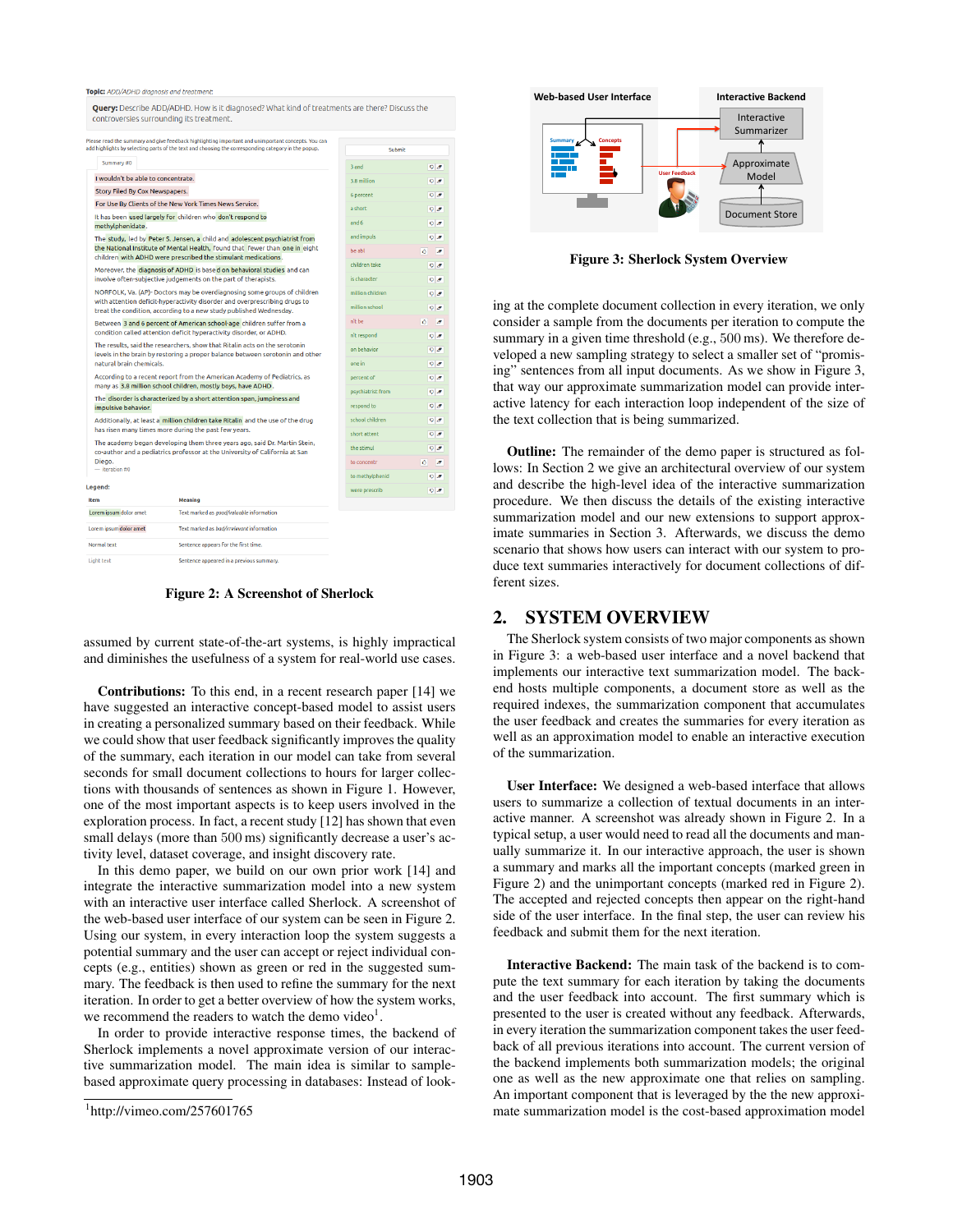which selects only a relevant sample of sentences for the summarization component. An important task of the approximation model is to estimate the size of the sample for a given document collection and an interactivity threshold (e.g., 500ms) that should be met by the backend. The details of our summarization model are explained in the next section.

# <span id="page-2-0"></span>3. INTERACTIVE SUMMARIZATION

#### 3.1 Basic Summarization Model

ILP-based summarization: Boudin et al. [\[1\]](#page-3-11) propose an automatic summarization framework based on integer linear programming (ILP), whose goal is to select sentences  $S_t \subseteq D$  from a document collection D that maximize the occurrence of important concepts  $c \in C$  (e.g., bigrams, named entities, syntactic phrases) in  $S_t$ under a given length constraint L for  $S_t$ . Binary variables  $c_i, i \in C$ and  $s_i, j \in D$  of the ILP indicate if a concept  $(c_i = 1)$  or sentence  $(s_i = 1)$  is present in the resulting summary  $S_t$ . The ILP is formulated as follows:

$$
\max \quad \sum_{i=1}^{|C|} w_i c_i \tag{1}
$$

<span id="page-2-1"></span>
$$
\sum_{j=0}^{|D|} \ell_j s_j \le L \tag{2}
$$

$$
\forall i \in C, j \in D. \qquad s_j \cdot Occ_{ij} \le c_i \tag{3}
$$

$$
\forall i \in C. \qquad c_i \le \sum_{j=1}^{|D|} Occ_{ij} \cdot s_i \tag{4}
$$

$$
\forall i \in C. \qquad \qquad c_i \in \{0, 1\} \tag{5}
$$

$$
\forall j \in D. \tag{6}
$$

Equation [\(1\)](#page-2-1) is the optimization goal of the ILP: The concepts covered by  $S_t$  should yield a maximal overall weight. As concept weights  $w_i$ , we use the document frequency (i.e., number of documents in D that contain concept i). The length of  $S_t$  is the sum of all sentence lengths  $\ell_j$  of all sentences  $j \in S_t$ , which is constrained by the length parameter  $L(2)$  $L(2)$ . The equations [\(3\)](#page-2-1) and [\(4\)](#page-2-1) ensure the selection of all concepts in a selected sentence  $j$  and that a concept  $i$  is only selected if it is present in at least one selected sentence. The last equations [\(5\)](#page-2-1) and [\(6\)](#page-2-1) constrain  $c_i$  and  $s_j$  to binary values.

<span id="page-2-2"></span>

| <b>Algorithm 1 Basic Interactive Summarization</b>   |  |  |
|------------------------------------------------------|--|--|
| 1: <b>procedure</b> INTERACTIVESUMMARIZER()          |  |  |
| 2:<br><b>input:</b> Documents $D$                    |  |  |
| $C \leftarrow$ extractConcepts(D)<br>3:              |  |  |
| $W \leftarrow$ concept Weights $(C)$<br>4:           |  |  |
| 5:<br>for $t = 0T$ do                                |  |  |
| 6:<br>$S_t \leftarrow$ getSummary(D, C, W)           |  |  |
| $C_t \leftarrow$ extractConcepts( $S_t$ )<br>7:      |  |  |
| if $\bigcup_{\tau=0}^t C_\tau = C$ then<br>8:        |  |  |
| return $S_t$<br>9:                                   |  |  |
| 10:<br>else                                          |  |  |
| $R_t \leftarrow$ obtain Feedback $(S_t, C_t)$<br>11: |  |  |
| $W \leftarrow$ update Weights $(W, R_t, C_t)$<br>12: |  |  |
| end if<br>13:                                        |  |  |
| 14:<br>end for                                       |  |  |
| 15: end procedure                                    |  |  |

Interactive summarization: On the basis of this model, we recently proposed an interactive summarization approach [\[14\]](#page-3-13) that learns from user feedback. Algorithm [1](#page-2-2) shows this procedure in pseudo code. Given a document collection D, we first extract the concepts  $C$  and initialize the set of concept weights  $W$  (lines [3–](#page-2-2) [4\)](#page-2-2). In an interactive loop over  $t = 0, \ldots, T$  (line [5\)](#page-2-2), we collect

feedback from the user. In every iteration, a summary  $S_t$  (line [6\)](#page-2-2) is created using the concept-based ILP summarization framework discussed above. We display this summary along with its concepts  $C_t$  in our web-based UI. Afterwards, the user may accept concepts considered important or reject irrelevant concepts by clicking. Based in this feedback  $R_t$ , we update the concept weights by increasing the weight of important concepts and decreasing the weights for irrelevant ones (see [\[14\]](#page-3-13) for details). We terminate the summarization after  $T$  iterations, if the user is satisfied with the result, or if all concepts have been seen. For small reference datasets from the summarization community, ten iterations are typically sufficient when assuming perfect feedback [\[14\]](#page-3-13).

#### 3.2 Approximate Summarization Model

The main problem of the basic summarization model discussed before is that the runtime to provide a summary in every iteration ranges from seconds for small collections of ten documents up to hours for larger collections of several hundred documents. However, when users are involved they want to provide feedback in an interactive manner instead of waiting potentially for hours to start the next feedback loop. We therefore extended Algorithm [1](#page-2-2) as follows: Instead of executing the ILP-based summarization model on all sentences  $D$  of the document collection, we only use a sample  $D_t$  of sentences in every iteration t. In our extended version of the algorithm, the sample  $D_t$  is used as the input to create the summary (line [6\)](#page-2-2) instead of all sentences.

For creating the sample  $D_t$ , two important factors play a role: The first factor is the sample size  $K = |D_t|$  (i.e., the number of sentences in the sample), which determines the runtime of the summarization method. The second factor is the sampling procedure, that determines *which* K sentences are part of the sample. In the following, we discuss how these two factors are implemented in our current prototype of Sherlock.

In order to determine the sample size  $K$ , we need to define an interactivity threshold (say 500ms [\[12\]](#page-3-14)) that an iteration should take maximally. Based on this threshold, we then derive a maximal  $K$ such that the resulting ILP can be solved in the given threshold using a cost model. Therefore, the cost model first needs to determine the approximate complexity of the ILP (in number of constraints) for a given  $K$  and then needs to estimate the runtime of solving this ILP. For estimating the runtime, we rely on calibration runs with the particular ILP solver that should be used in Sherlock to map a given number of constraints to an estimated runtime.

For deciding which sentence should be contained in the sample  $D_t$ , we developed a novel heuristic called information density that is computed for each sentence in  $D$ . In a nutshell, the heuristic is the weight density of concepts normalized by the sentence length. For sampling, we then only select the top- $K$  sentences based on this heuristic. The intuition is that sentences with a higher information density are more relevant to the user. It is important to note, that the information density of a sentence changes based on the user feedback since the feedback is used to update the weights of concepts and this also changes the information density of sentences that contain those concepts. For example, if all concepts of a sentence are not seen to be relevant based on the feedback, their weights will all be set to 0 and thus the information density of that sentence will also be 0.

#### 4. DEMONSTRATION

In our demonstration video at [https://vimeo.com/257601765,](https://vimeo.com/257601765) we show two scenarios of how Sherlock<sup>[2](#page-2-3)</sup> can be used interactively to

<span id="page-2-3"></span><sup>2</sup> <https://sherlock.ukp.informatik.tu-darmstadt.de>